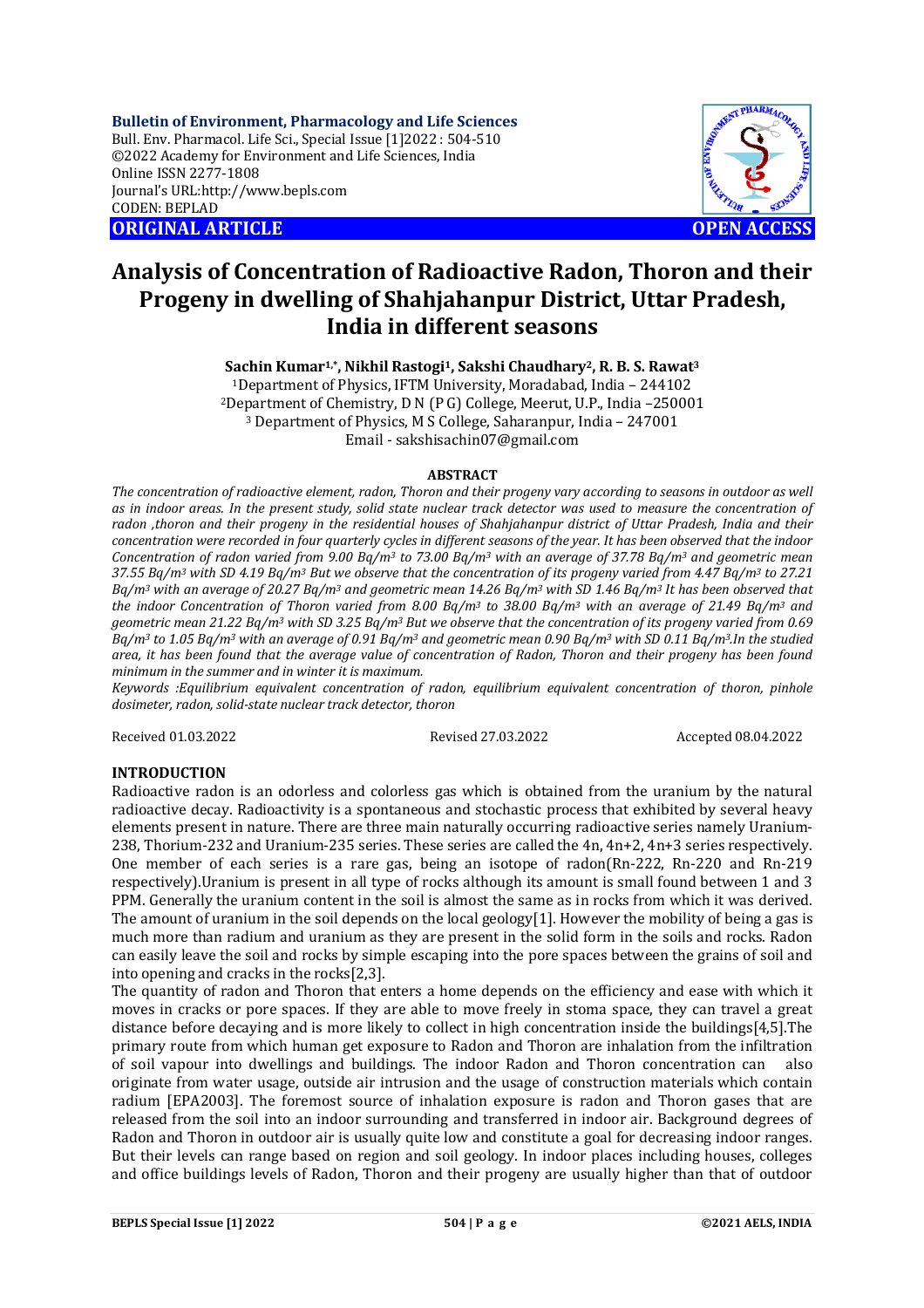places [6,7]. It is true that in newly constructed buildings, the indoor radon levels are high because of decrease in air entry or exit. Radon, released from ground water also increases its levels.

Radon and Thoron release ionizing radiation and proven carcinogens. The only effect that is known for Radon exposure to human health is lung cancer [8,9,10].The USEPA has anticipated that about 21000 lung cancer deaths every year in the U.S, are radon related. As cited above exposure to Radon and Thoron is the second leading cause of lung cancer after smoking[11,12,13].. In the prevailing study the measurement of the concentration of indoor Radon and Thoron and its progeny has been carried out in Shajahanpur district of central Uttar Pradesh, using a pin hole-based Radon /Thoron discriminating dosimeter and DTPS/DRPS(Direct Radon and Thoron progeny sensors)technique.

### **GEOLOGY OF STUDYAREA**

The area of the present study is Shahjahanpur in Uttar Pradesh, India. Shahjahanpur district comes under mid- western plane zone of U.P. falling between the Himalayas on the north and the Gangetic plains in the south. The altitude of this region varies between 150-300 m. The soils are mostly alluvial and have developed on alluvium deposited of the Ganga and its tributaries. Soils are neutral to moderately alkaline and medium in organic content. Annual rain fall is 1000 to1200 mm received generally during mid-June to mid-October.

It is situated in South East of Rohilkhand Division at 27.35 N latitude and 79.37 E longitude geographically. Lakhimpur Khiri, Hardoi, Farrukhabad, Bareilly, Budaun and Pilibhit are the neighboring district of Shahjahanpur. It has 4575 square meter geographical area. Gomti, Ramganga and Garrah are the three main rivers of the district.The tributaries of Gomti are Mensi, Jhukma, Kathana and Suketa, Kai and Khannaut are the tributaries of Garrah.



**Figure 1:** Geological map of study area

#### **MATERIALS AND METHODS**

The techniques which are used to investigate the concentration of Radon, Thoron and their progeny are as follows -

### **MEASUREMENT OF INDOOR RADON AND THORON CONCENTRATION**

### **Pin –hole based 222Rn /220Rn discriminating dosimeter technique**

The measurement of indoor Radon, Thoron concentration in dwellings was done by pin hole based <sup>222</sup>Rn  $/2^{20}$ Rn discriminator dosimeter. The description of calibration and other details of pin hole based  $^{222}$ Rn  $/2^{20}$ Rn discriminator dosimeter was elsewhere[14].The newly designed dosimeter system has two chambers, which are separated by a central pin hole disc, made up of high density polyethylene materials acting as 220Rn discriminator[15]. This dosimeter contains four pin holes of 1mm diameter and 2mm length in the circular disc as shown in figure 2.

In the present study, we have included 54 residential houses in14 location in the district of Shahajahanpur for the measurement of indoor radon and its progeny.

Following equations are used for the determination of indoor Radon and Thoron concentration

Radon concentration 
$$
C_R(Bq/m3) = \frac{T_1 - B}{D \times K_R}
$$

\nThoron concentration  $C_T(Bq/m^3) = \frac{[T_2 - B] - T_1}{D \times K_T}$ 

\n(2)

Where 
$$
T_1
$$
 = Track densities observed in radon chamber

 $T_2$  = Track density observed in the "radon + thoron" chamber;

 $K_R$  = calibration factor of Radon in "Radon" compartment,

 $K_T$  = calibration factor of radon and thoron in the "radon + thoron" chamber

D =number of days of exposure time

 B = Background track density arises due to intrinsic properties and exposure during transit period **MEASUREMENT OF RADON AND THORON PROGENY CONCENTRATION** 

### **Direct Radon/Thoron progeny sensor techniques (DRPS/DTPS**)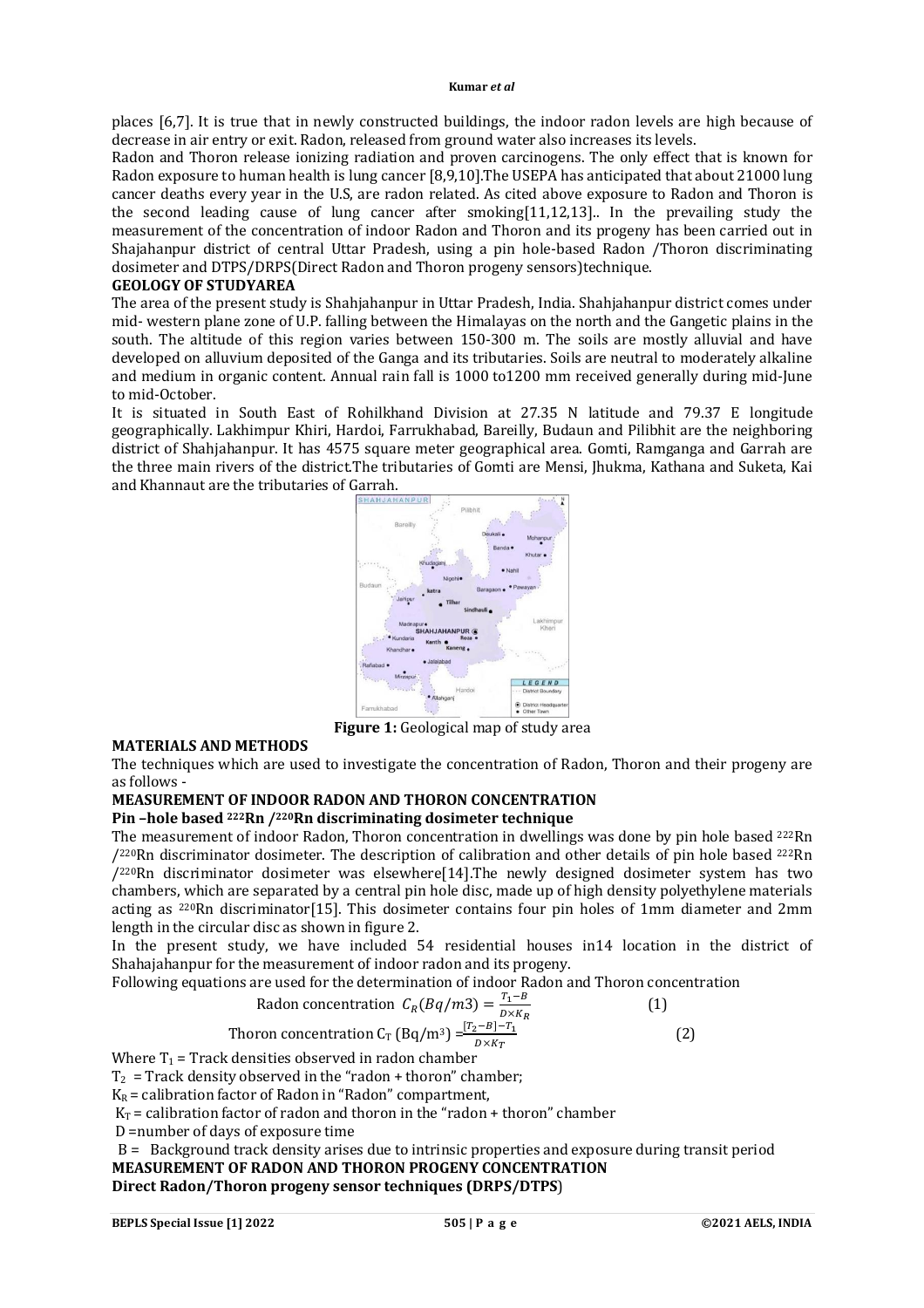Direct Radon and direct Thoron progeny sensors (DRPS AND DTPS) were used to measure concentration of Radon and Thoron Progenies respectively[16]. They consist of passive nuclear track detectors(LR-115) fitted with an absorber of required thickness  $50 \mu$  m aluminized Mylar absorber are used for thoron progeny which detect 8.78Mev α- particles whereas for Radon progeny, the absorber is 37  $\mu$  m thick and composed of cellulose nitrate and aluminized Mylar which detect mainly 7.67 Mev α- particle. This thickness specially ensures that lower energy  $\alpha$  emission(from the gases and other air borne  $\alpha$ -emitters) do not pass through the absorber. 54 DTPS and DRPS are suspended with pin hole based Radon /Thoron discriminator in dwelling of study area. Following equations are used to calculate EETC and EERC[17].

$$
EETC = \frac{T_1 - B}{D \times S_T}
$$
 (3)

where "T1 " is the track densities recorded on DTPS, "D" is the number of days exposed, "B" is the background counts, and ST is the sensitivity factor for thoron progeny  $(0.94 \pm 0.027)$  tracks/cm<sup>2</sup>/day1 /EETC (Bq/m<sup>3</sup>).

$$
EERC = \frac{T_{Rn} - B}{D \times S_R} \tag{4}
$$

Where S<sub>R</sub>= Sensitivity factor for Radonprogeny (0.09 ± 0.0004) tracks/cm<sup>2</sup>/day/EERC (Bq/m<sup>3</sup>)

$$
T_{Rn} = T_{DRPS} - \frac{\eta_{RT}}{\eta_{TT}} T_{DTPS} \quad (5)
$$

Where  $\eta_{RT}$ = is the track registration efficiency for Radon progeny in DRPS.

 $η<sub>TT</sub> =$  is the track registration efficiency for Thoron progeny in DTPS.



LR-115 **Figure 3: Direct Radon/Thoron progeny sensor (DRPS/DTPS)**

#### **RESULT AND DISCUSSION**

The LR115 Type II plastic track detector was used to measure the concentration of radon,thoron and their progeny. The seasonal variation and summarized results of indoor radon, thoron and their progeny concentration are shown in Tables below.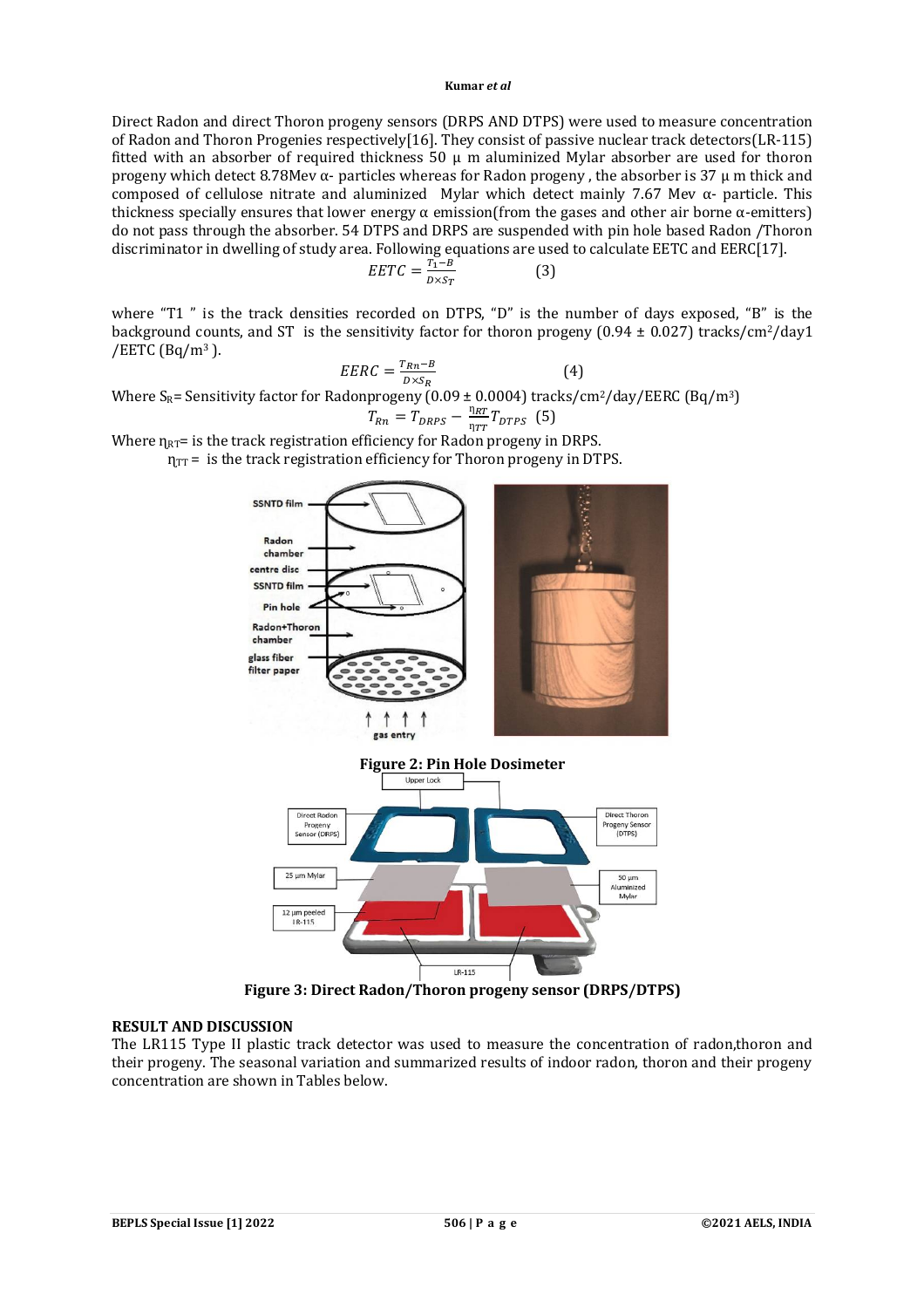|                  | Summer |      | Monsoon |      |      | --<br>Winter |      |      | Autumn |      |      |       |
|------------------|--------|------|---------|------|------|--------------|------|------|--------|------|------|-------|
| <b>LOCATION</b>  | Min.   | Max. | Ave.    | Min. | Max. | Ave.         | Min. | Max. | Ave.   | Min. | Max. | Ave.  |
| SPN CITY         | 9      | 19   | 15      | 24   | 37   | 31.37        | 37   | 57   | 46.75  | 32   | 42   | 37.25 |
| <b>KAHILIYA</b>  | 15     | 19   | 17.5    | 24   | 39   | 33.75        | 48   | 52   | 50.25  | 38   | 45   | 41.75 |
| <b>ROZA</b>      | 18     | 24   | 21      | 38   | 46   | 43           | 59   | 73   | 66.67  | 43   | 56   | 50    |
| <b>SINDHAULI</b> | 12     | 21   | 17.67   | 32   | 38   | 35           | 44   | 63   | 54.67  | 39   | 47   | 42.67 |
| <b>KANTH</b>     | 18     | 21   | 19.5    | 34   | 46   | 38           | 57   | 72   | 65.25  | 49   | 51   | 49.5  |
| <b>IALALABAD</b> | 14     | 21   | 17.2    | 29   | 43   | 37.2         | 52   | 69   | 60     | 35   | 43   | 40    |
| <b>POWAYAN</b>   | 14     | 23   | 16.67   | 25   | 37   | 32.75        | 54   | 63   | 57.75  | 38   | 43   | 40.75 |
| <b>TILHAR</b>    | 16     | 21   | 18      | 32   | 38   | 36.2         | 48   | 62   | 53.6   | 45   | 52   | 49.4  |
| <b>KATRA</b>     | 10     | 17   | 12.67   | 28   | 34   | 31.67        | 53   | 64   | 57.67  | 34   | 48   | 44.67 |
| <b>KANENG</b>    | 17     | 24   | 19.67   | 36   | 47   | 40.67        | 56   | 67   | 60.33  | 39   | 48   | 44.67 |
| <b>MIRAPUR</b>   | 17     | 22   | 19      | 27   | 38   | 33.75        | 50   | 64   | 56     | 38   | 47   | 43.25 |
| <b>IALALPUR</b>  | 9      | 19   | 14      | 28   | 35   | 32           | 51   | 55   | 52.67  | 32   | 60   | 46.33 |
| <b>BHEDPUR</b>   | 16     | 16   | 16      | 33   | 36   | 34.5         | 62   | 69   | 65.5   | 42   | 45   | 43.5  |
| <b>NAHIL</b>     | 12     | 20   | 17      | 27   | 35   | 31.33        | 38   | 68   | 54.33  | 37   | 40   | 39.67 |

# **Table 1 Seasonal variation of Indoor radon concentration (Bq/m3) in Shahjahanpur**

# **Table2Seasonal variation of Indoor radon progeny concentration (Bq/m3) in Shahjahanpur**

|                  | <b>Summer</b> |       |      | <b>Monsoon</b> |       |       | Winter |       |       | Autumn |       |       |
|------------------|---------------|-------|------|----------------|-------|-------|--------|-------|-------|--------|-------|-------|
| LOCATION         | Min.          | Max.  | Ave. | Min.           | Max.  | Ave.  | Min.   | Max.  | Ave.  | Min.   | Max.  | Ave.  |
| <b>SPN CITY</b>  | 4.76          | 10.24 | 7.26 | 7.12           | 14.36 | 12.05 | 15.25  | 24.2  | 19    | 11.45  | 16.24 | 13.1  |
| KAHILIYA         | 4.47          | 9.45  | 6.89 | 10.98          | 16.56 | 13.52 | 17.46  | 23.46 | 19.27 | 13.67  | 16.43 | 14.67 |
| <b>ROZA</b>      | 6.04          | 11.45 | 8.65 | 11.09          | 16.72 | 13.85 | 16.68  | 24.89 | 19.96 | 13.56  | 16.08 | 15.03 |
| <b>SINDHAULI</b> | 4.6           | 9.97  | 7.66 | 11.03          | 12.53 | 11.88 | 15.07  | 21.05 | 18.06 | 13.9   | 17.74 | 15.54 |
| <b>KANTH</b>     | 5.04          | 11.94 | 7.61 | 13.62          | 14.03 | 13.85 | 19.32  | 24.47 | 21.7  | 13.46  | 17.8  | 15.47 |
| IALALABAD        | 5.73          | 11.83 | 8.58 | 10.03          | 20.32 | 12.50 | 18.04  | 23.6  | 21.22 | 13.72  | 18.27 | 16.49 |
| POWAYAN          | 7.28          | 10.24 | 8.94 | 11.38          | 13.9  | 12.76 | 23.19  | 25.42 | 24.55 | 14.76  | 19.37 | 16.93 |
| <b>TILHAR</b>    | 5.29          | 12.39 | 7.91 | 12.34          | 18.22 | 15.45 | 16.29  | 27.21 | 20.79 | 13.27  | 21.29 | 15.36 |
| <b>KATRA</b>     | 4.9           | 11.37 | 8.55 | 10.35          | 13.49 | 12.07 | 18.2   | 21.06 | 19.56 | 13.5   | 17.3  | 15.36 |
| KANENG           | 7.2           | 8.24  | 7.72 | 11.52          | 14.28 | 12.9  | 18.2   | 23.45 | 21.18 | 13.36  | 18.24 | 15.18 |
| <b>MIRAPUR</b>   | 5.2           | 9.32  | 7.7  | 11.62          | 15.28 | 13.66 | 16.27  | 23.88 | 19.57 | 13.29  | 16.93 | 14.57 |
| <b>IALALPUR</b>  | 5.28          | 8.94  | 7.35 | 12.27          | 16.27 | 14.61 | 19.02  | 23.29 | 20.61 | 14.92  | 18.02 | 16.28 |
| <b>BHEDPUR</b>   | 6.38          | 7.93  | 7.16 | 12.64          | 16.38 | 14.51 | 16.28  | 17.04 | 16.66 | 17.1   | 17.43 | 17.27 |
| <b>NAHIL</b>     | 6.6           | 9.83  | 8.22 | 13.27          | 15.45 | 14.12 | 16.62  | 25.82 | 20.14 | 15.32  | 18.24 | 16.78 |

| Table 3 Summarized results of indoor radon concentration $(Bq/m^3)$ in Shahiahanpur |               |                |               |               |                |  |  |  |  |  |
|-------------------------------------------------------------------------------------|---------------|----------------|---------------|---------------|----------------|--|--|--|--|--|
|                                                                                     | <b>SUMMER</b> | <b>MONSOON</b> | <b>AUTUMN</b> | <b>WINTER</b> | <b>AVERAGE</b> |  |  |  |  |  |
| MIN                                                                                 | 9.00          | 24.00          | 32.00         | 37.00         | 28.25          |  |  |  |  |  |
| <b>MAX</b>                                                                          | 24.00         | 47.00          | 60.00         | 73.00         | 48.25          |  |  |  |  |  |
| <b>AVE</b>                                                                          | 17.28         | 34.83          | 43.15         | 55.87         | 37.78          |  |  |  |  |  |
| <b>SD</b>                                                                           | 3.46          | 5.25           | 5.90          | 8.34          | 4.19           |  |  |  |  |  |
| <b>GM</b>                                                                           | 16.89         | 34.44          | 42.76         | 55.24         | 37.55          |  |  |  |  |  |
| <b>SE</b>                                                                           | 0.47          | 0.71           | 0.80          | 1.13          | 0.57           |  |  |  |  |  |

| Table 4Summarized results of indoor radon progeny concentration $(Bq/m3)$ in Shahjahanpur |               |                |               |               |                |  |  |  |  |
|-------------------------------------------------------------------------------------------|---------------|----------------|---------------|---------------|----------------|--|--|--|--|
|                                                                                           | <b>SUMMER</b> | <b>MONSOON</b> | <b>AUTUMN</b> | <b>WINTER</b> | <b>AVERAGE</b> |  |  |  |  |
| MIN                                                                                       | 4.47          | 7.12           | 11.45         | 15.07         | 11.67          |  |  |  |  |
| <b>MAX</b>                                                                                | 12.39         | 20.32          | 21.29         | 27.21         | 18.14          |  |  |  |  |
| <b>AVE</b>                                                                                | 7.66          | 7.85           | 13.5          | 15.42         | 20.27          |  |  |  |  |
| SD                                                                                        | 2.05          | 2.18           | 2.19          | 3.17          | 1.46           |  |  |  |  |
| GМ                                                                                        | 7.59          | 13.33          | 15.28         | 20.03         | 14.26          |  |  |  |  |
| SE                                                                                        | 0.28          |                | 0.3           | 0.43          | 0.20           |  |  |  |  |

# **Table 5 Seasonal variation of Indoor Thoron concentration (Bq/m3) in Shahjahanpur**

|                  | <b>Summer</b> |      | Monsoon |      |      | Winter |      |      | Autumn |      |      |       |
|------------------|---------------|------|---------|------|------|--------|------|------|--------|------|------|-------|
| <b>LOCATION</b>  | Min.          | Max. | Ave.    | Min. | Max. | Ave.   | Min. | Max. | Ave.   | Min. | Max. | Ave.  |
| <b>SPN CITY</b>  | 8             | 16   | 10.88   | 11   | 19   | 15.13  | 17   | 27   | 21.75  | 13   | 25   | 17.63 |
| KAHILIYA         | 9             | 16   | 12.75   | 12   | 19   | 16.50  | 25   | 34   | 29.00  | 19   | 29   | 25.25 |
| <b>ROZA</b>      | 12            | 17   | 14.33   | 14   | 20   | 18.00  | 27   | 32   | 30.00  | 19   | 28   | 24.33 |
| <b>SINDHAULI</b> | 15            | 20   | 16.67   | 21   | 29   | 25.33  | 25   | 34   | 28.67  | 23   | 24   | 23.33 |
| KANTH            | 10            | 17   | 13      | 14   | 19   | 16.75  | 27   | 32   | 29.25  | 15   | 26   | 21.75 |
| <b>IALALABAD</b> | 10            | 18   | 14.6    | 17   | 21   | 18.60  | 27   | 34   | 29.80  | 26   | 29   | 27.40 |
| <b>POWAYAN</b>   | 9             | 14   | 12      | 16   | 21   | 18.50  | 27   | 38   | 32.50  | 18   | 27   | 22.50 |
| <b>TILHAR</b>    | 8             | 17   | 12.6    | 18   | 26   | 21.60  | 28   | 33   | 30.40  | 24   | 28   | 26.80 |
| <b>KATRA</b>     | 10            | 16   | 12.67   | 27   | 30   | 28.67  | 31   | 38   | 35.00  | 24   | 29   | 26.67 |
| <b>KANENG</b>    | 15            | 16   | 15.67   | 18   | 26   | 21.33  | 27   | 33   | 29.67  | 25   | 29   | 27.00 |
| <b>MIRAPUR</b>   | 10            | 16   | 13.5    | 18   | 29   | 21.50  | 27   | 35   | 30.75  | 21   | 33   | 26.50 |
| <b>IALALPUR</b>  | 12            | 17   | 14.33   | 16   | 29   | 22.00  | 28   | 35   | 32.33  | 22   | 25   | 23.50 |
| <b>BHEDPUR</b>   | 10            | 16   | 13      | 15   | 19   | 17.00  | 23   | 25   | 24.00  | 22   | 23   | 22.50 |
| <b>NAHIL</b>     | 11            | 18   | 13.66   | 21   | 26   | 23.00  | 28   | 36   | 31.00  | 20   | 27   | 24.33 |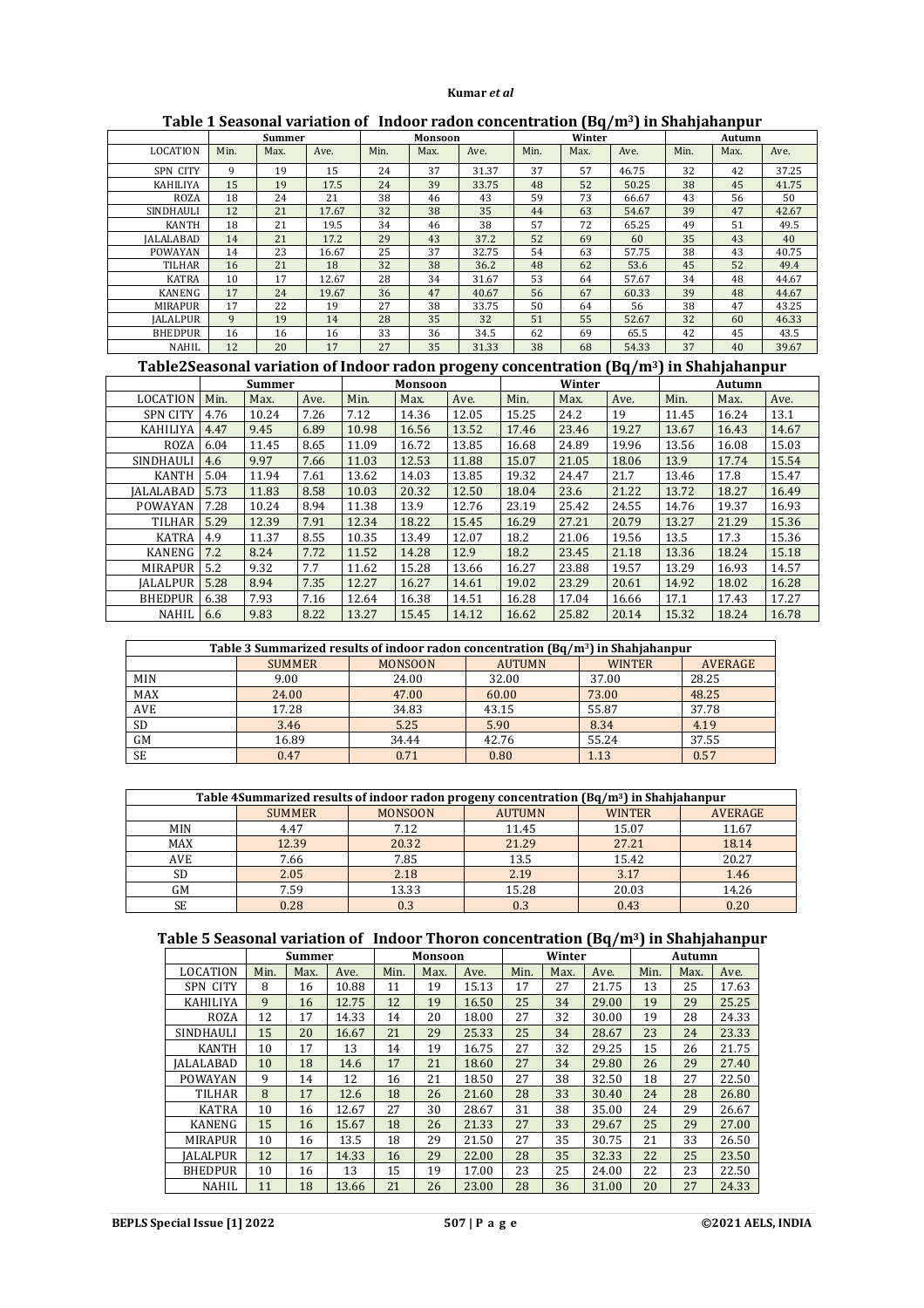|                  | <b>Summer</b> | <b>Monsoon</b> | Winter | Autumn    | Average |
|------------------|---------------|----------------|--------|-----------|---------|
| <b>SPN CITY</b>  | 0.84          | 0.89           | 0.98   | 0.87      | 0.90    |
| <b>KAHILIYA</b>  | 0.89          | 0.78           | 0.82   | 0.79      | 0.82    |
| <b>ROZA</b>      | 1.04          | 0.92           | 1.11   | 1.09      | 1.04    |
| <b>SINDHAULI</b> | 0.79          | 0.83           | 0.94   | 0.96      | 0.88    |
| <b>KANTH</b>     | 0.72          | 0.9            | 1.06   | 0.73      | 0.85    |
| IALALABAD        | 0.96          | 1.06           | 1.26   | <b>NA</b> | 1.09    |
| <b>POWAYAN</b>   | 0.89          | 0.88           | 0.96   | 0.81      | 0.89    |
| <b>TILHAR</b>    | <b>NA</b>     | 0.93           | 0.84   | 0.87      | 0.88    |
| <b>KATRA</b>     | 0.69          | 0.59           | 1.05   | 0.88      | 0.80    |
| <b>KANENG</b>    | 0.83          | 0.75           | 1.02   | 0.96      | 1.14    |
| <b>MIRAPUR</b>   | 0.69          | 0.95           | 0.84   | 0.76      | 0.81    |
| <b>IALALPUR</b>  | 1.07          | 0.98           | 0.88   | 0.85      | 0.95    |
| <b>BHEDPUR</b>   | 0.71          | 0.77           | 0.95   | 0.76      | 0.80    |
| <b>NAHIL</b>     | 0.73          | 0.87           | 0.97   | 0.82      | 0.85    |

**Table 6Seasonal variation of Indoor Thoron progeny concentration (Bq/m3) in Shahjahanpur**



**Figure 4: Seasonal Variation of Indoor Radon Concentration**



**Figure 5: Seasonal Variation of Indoor Radon Progeny Concentration**



**Figure 6: Seasonal Variation of Indoor Thoron Concentration**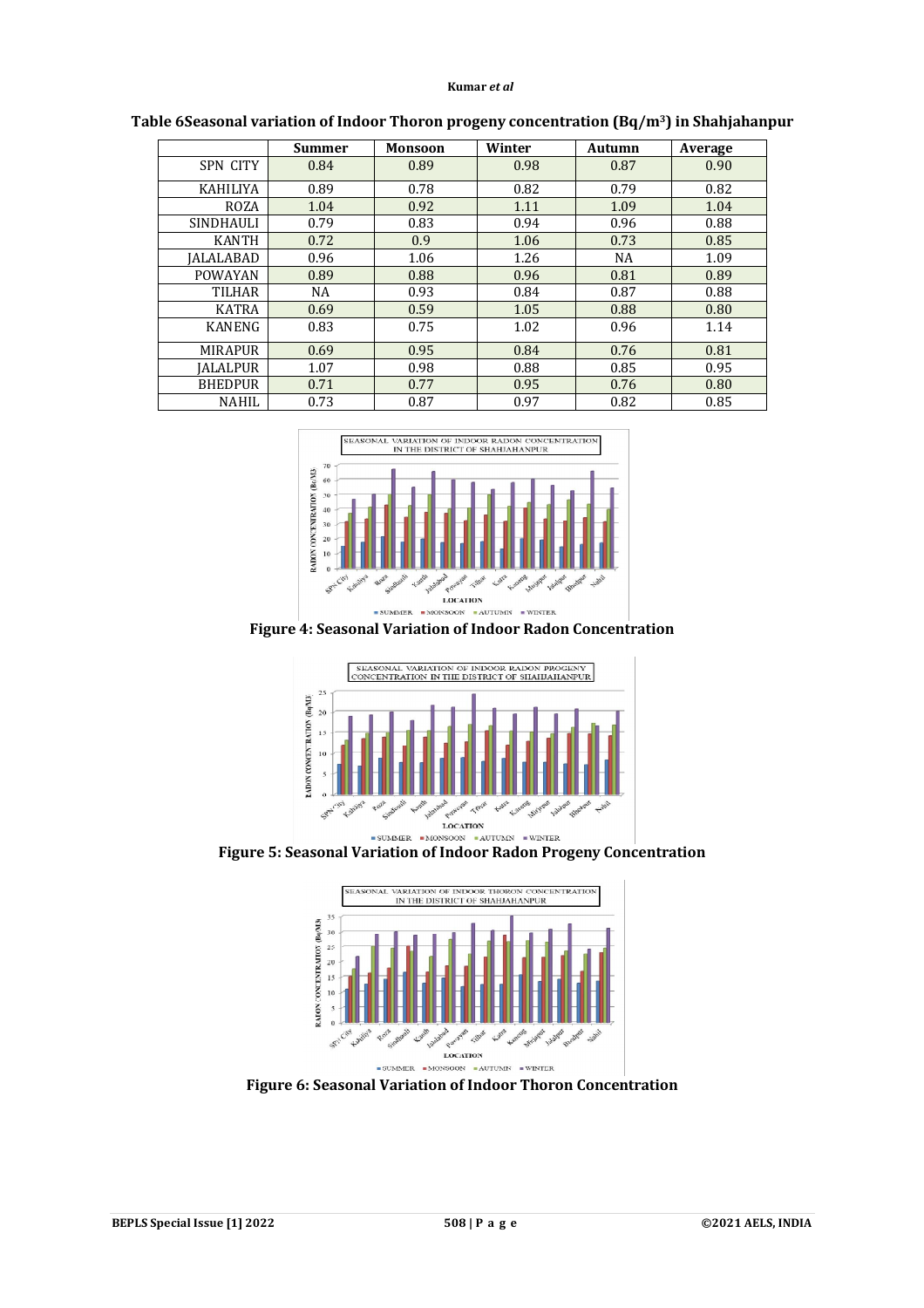

**Figure 4: Seasonal Variation of Thoron Progeny Concentration**

On the basis of the results it was found that the concentration of indoor radon varied from  $9.00Bq/m<sup>3</sup>$ to 73.00Bq/m3with an average of 37.78Bq/m<sup>3</sup> and geometric mean 37.55Bq/m<sup>3</sup> with standard deviation  $4.19Bq/m<sup>3</sup>$  and the concentration of radon progeny varied from 4.47 Bq/m<sup>3</sup> to 27.21 Bq/m<sup>3</sup> with an average of  $20.27Bq/m^3$  and geometric mean  $14.26Bq/m^3$  with Standard Deviation1.46Bq/m<sup>3</sup>.The seasonal variation in concentration of indoor radon their progenies in the residential houses of Shahjahanpur is shown in table 1 and 2 .

In present study it was observed that the concentration of indoor radon during summer season varied from 9 Bq/m<sup>3</sup> to 24 Bq/m<sup>3</sup> with an average of 17.28 Bq/m<sup>3</sup> with Standard deviation 3.46 Bq/m<sup>3</sup> and Geometric mean  $16.89$  Bq/m<sup>3</sup> and during monsoon season it varied from  $24$  Bq/m<sup>3</sup>to  $47$  Bq/m<sup>3</sup> with an average of 34.83 Bq/m<sup>3</sup> with Standard deviation 5.25 Bq/m<sup>3</sup> and Geometric mean 34.44 Bq/m<sup>3</sup> while in autumn season it varied from 32 Bq/m<sup>3</sup>to 60 Bq/m<sup>3</sup> with an average of 43.15 Bq/m<sup>3</sup> with Standard deviation 5.9 Bq/m<sup>3</sup> and Geometric mean 42.76 Bq/m3. In winter season it varied from 37 Bq/m3to 73 Bq/m<sup>3</sup> with an average of 55.87 Bq/m<sup>3</sup> with Standard deviation 8.34 Bq/m<sup>3</sup> and Geometric mean 55.24  $Ba/m<sup>3</sup>$ .

The concentration of radon progeny during summer seasonvaried from  $4.47 \text{ Bq/m}^3$  to  $12.39 \text{ Bq/m}^3$  with an average of 7.66 Bq/m<sup>3</sup> with Standard deviation 2.05 Bq/m<sup>3</sup> and Geometric mean 7.59 Bq/m<sup>3</sup>, in monsoon season it varied from 7.12 Bq/m<sup>3</sup> to 20.32 Bq/m<sup>3</sup> with an average of 7.85 Bq/m<sup>3</sup> with Standard deviation 2.18 Bq/m<sup>3</sup> and Geometric mean 13.33 Bq/m<sup>3</sup>. In autumn season it varied from 11.45 Bq/m<sup>3</sup>to 21.29 Bq/m<sup>3</sup> with an average of 13.50 Bq/m<sup>3</sup> with Standard deviation 2.19 Bq/m<sup>3</sup> and Geometric mean 15.28 Bq/m<sup>3</sup> and in winter season it varied from 15.07 Bq/m<sup>3</sup>to 27.21 Bq/m<sup>3</sup> with an average of 15.42 Bq/m<sup>3</sup> with Standard deviation 3.17 Bq/m<sup>3</sup> and Geometric mean 20.03 Bq/m3.

It was found that the concentration of indoor Thoron varied from 8.00 Bq/m<sup>3</sup> to 38.00 Bq/m<sup>3</sup> with an average of 21.49 Bq/m<sup>3</sup> and geometric mean 21.22 Bq/m<sup>3</sup> with SD 3.25 Bq/m<sup>3</sup>. The concentration of Thoron progeny was observed to vary from  $0.69$  Bq/m<sup>3</sup> to  $1.05$  Bq/m<sup>3</sup> with an average of  $0.91$  Bq/m<sup>3</sup> and geometric mean 0.90Bq/m<sup>3</sup> with SD 0.11Bq/m3.

During summer season the concentration of indoor thoron varied from 8 Bq/m<sup>3</sup> to 20 Bq/m<sup>3</sup> with an average of 13.26 Bq/m<sup>3</sup> with Standard deviation 2.97 Bq/m<sup>3</sup> and Geometric mean 12.92 Bq/m<sup>3</sup>. In monsoon season it varied from 11 Bq/m<sup>3</sup>to 30 Bq/m<sup>3</sup> with an average of 19.70 Bq/m<sup>3</sup> with Standard deviation 4.66 Bq/m<sup>3</sup> and Geometric mean 19.18 Bq/m3. During autumn season their value varied from 13 Bq/m<sup>3</sup> to 33 Bq/m<sup>3</sup> with an average of 23.87 Bq/m<sup>3</sup> with Standard deviation 4.36 Bq/m<sup>3</sup> and Geometric mean 23.43 Bq/m<sup>3</sup> and in winter season varied from 17 Bq/m<sup>3</sup>to 38 Bq/m<sup>3</sup> with an average of 29.06 Bq/m<sup>3</sup> with Standard deviation 4.72 Bq/m<sup>3</sup> and Geometric mean 28.65 Bq/m<sup>3</sup>. It is observed that the overall mean value of concentration of indoor thoron is maximum (29.06 Bq/m<sup>3</sup>) during winter season and minimum (13.26 Bq/m3) during summer season.

During summer season the indoor thoron progeny concentration varied from 0.69 Bq/m<sup>3</sup> to 1.07 Bq/m<sup>3</sup> with an average of 0.84 Bq/m<sup>3</sup> with Standard deviation 0.13 Bq/m<sup>3</sup> and Geometric mean 0.83Bq/m<sup>3</sup>, in monsoon season its concentration varied from 0.59 Bq/m<sup>3</sup> to 0.98 Bq/m<sup>3</sup> with an average of 0.86 Bq/m<sup>3</sup> with Standard deviation 0.12 Bq/m<sup>3</sup> and Geometric mean 0.86 Bq/m<sup>3</sup>. In autumn season its concentration varied from 0.76 Bq/m<sup>3</sup> to 0.96 Bq/m<sup>3</sup> with an average of 0.86 Bq/m<sup>3</sup> with Standard deviation 0.10  $Bq/m<sup>3</sup>$  and Geometric mean 0.85 Bq/m<sup>3</sup> and during winter season its value varied from 0.89 Bq/m<sup>3</sup> to 1.05 Bq/m<sup>3</sup> with an average of 0.98 Bq/m<sup>3</sup> with Standard deviation 0.12 Bq/m<sup>3</sup> and Geometric mean 0.97  $Ba/m<sup>3</sup>$ .

The average value of concentration of radon in the studied area has been found lower as compared to the average values at national and global level [2, 9, 16, 17]. The average concentrations values of radon, thoron and its progeny have been recorded minimum in the summer season and maximum in the winter season.